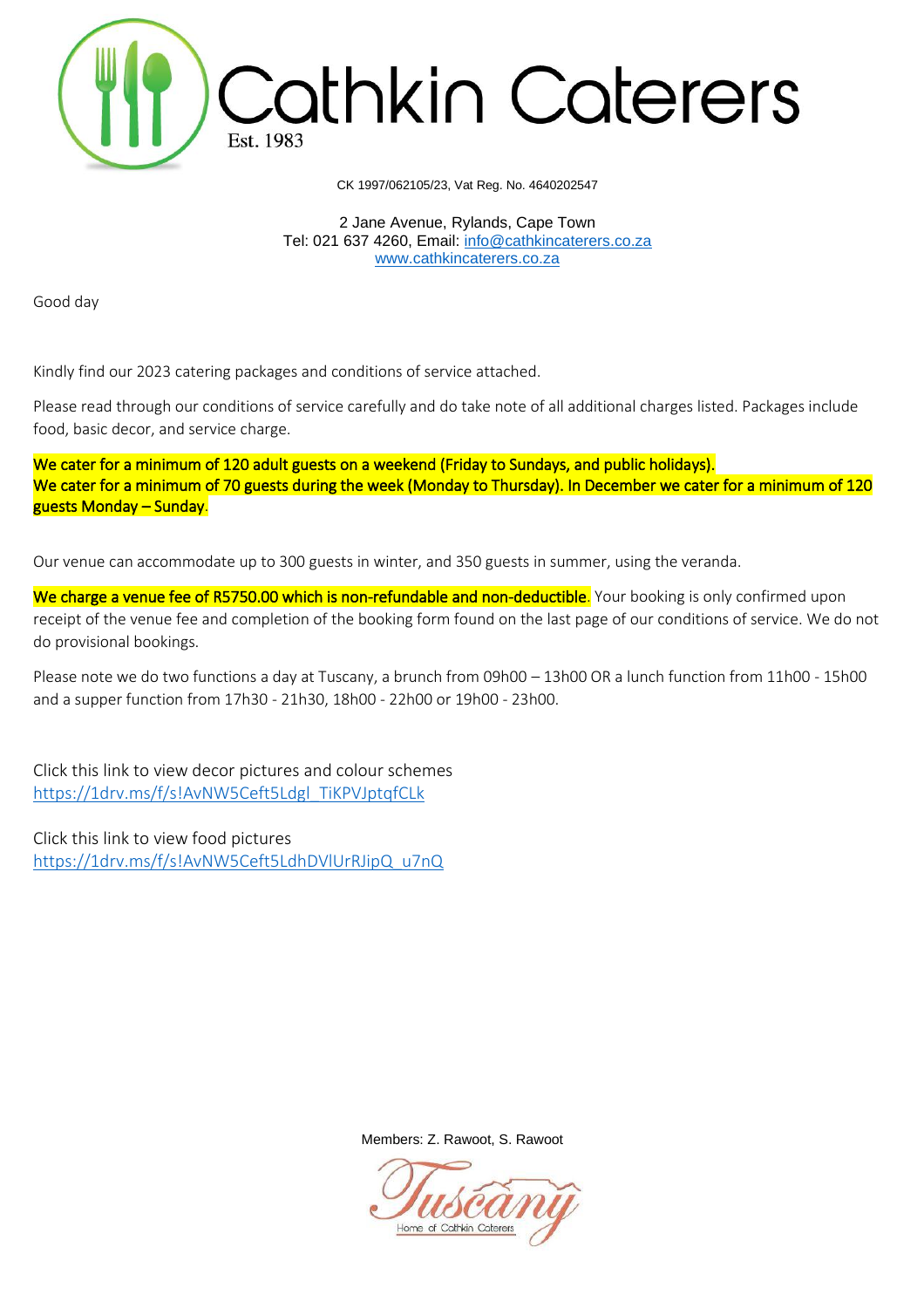CONDITIONS OF SERVICE

#### 2023

Clients are requested to study the following conditions of service very carefully to avoid unnecessary misunderstandings and disputes before, during and after the function. Over the years many of our clients have become our friends simply because they understood our service and liked the way we operate.

#### BOOKINGS AND PAYMENTS

- 1. A new Price List will be issued twice a year. It will supersede all previous issues and will become effective immediately. Prices quoted are subject to change without prior notification.
- 2. After you have studied our Price List and Conditions of Service and you would like us to cater for your function, you are required to pay your booking fee immediately. Please note we work on a first-come, first-served basis. We do not accept provisional bookings. Only once your venue fee has been paid, will the date be confirmed in your name in our diary.
- 3. A non-refundable and non-deductible venue fee of R5750.00 confirms your booking.
- 4. A down payment of R5000.00 is required 60 days before the function. Should the aforementioned payment not be made by the stipulated time, we reserve the right to immediately cancel your booking (that is, terminate our agreement to cater and host your function), without the need (or obligation) to notify you of such cancellation. The amount of R5000.00 represents a genuine pre-estimate of our loss due to the function not taking place.
- 5. The final payment for the function can either be paid in CASH at our offices fifteen (15) days before the function or via EFT. No cash deposits allowed. Any cash deposits made into our bank account will be liable for cash deposit fees.
- 6. NB. We will not do your function unless all monies have been paid up in full. Our Banking Details are: Account Name: Cathkin Caterers CC Branch: Standard Bank Rondebosch Account Number: 072 933 216 Branch Code: 051001

PLEASE USE YOUR NAME AND DATE OF FUNCTION AS A REFERENCE.

- 6. No discounts for fundraising events will be entertained. We work on an extremely low-profit margin. When discounts are given, services are shrunk and standards are dropped. This invariably leads to problems.
- 7. The service charge and packages will not be reduced should you not require any of the items or services listed.
- 6. We cater for a minimum of 120 adult guests on a weekend (Friday to Sundays, and public holidays). We cater for a minimum of 70 guests during the week (Monday to Thursday). In December we cater for a minimum of 120 guests Monday – Sunday.
- 7. We do not allow any date changes. If you want your date changed an additional fee of R1000.00 is payable, subject to availability.
- 8. Any changes to final guest figures can only be made 10 days before the event. No refunds will be made for guest reductions after this period.

#### FUNCTION TIME SLOTS

- 1. Lunch sessions are from 11 am to 3 pm. If the function is a lunch, guests will only be allowed to enter the venue at 11 am at the earliest. We propose the Nikkah to be at 09:00 am at your chosen mosque. Guests enter at 11 am. The bridal party enters at 11:15 am and speeches extend from 11:30 am to 12:30 pm. Please do not invite guests to arrive later than 11:30 am.
- 2. We do not entertain lunch functions where guests are invited after Thuar-salaah. This arrangement is to accommodate us in the event of having a Supper commitment on the same day.
- 3. Morning Tea / Breakfast sessions are from 9 am to 1 pm.
- 4. Supper sessions are from 5:30 pm to 9:30 pm OR 6 pm to 10 pm OR 7 pm to 11 pm. If the function is a supper, we propose that the guests are invited for 5:30 pm OR 6 pm. We further advise that the actual supper will not be served later than 8 pm irrespective of how far the programme has progressed or whether the bridal couple is present.
- 5. We do not entertain supper functions where guests are invited before 5 pm. This arrangement is to accommodate us in the event of having a lunch commitment on the same day as we do two functions on the same day at Tuscany.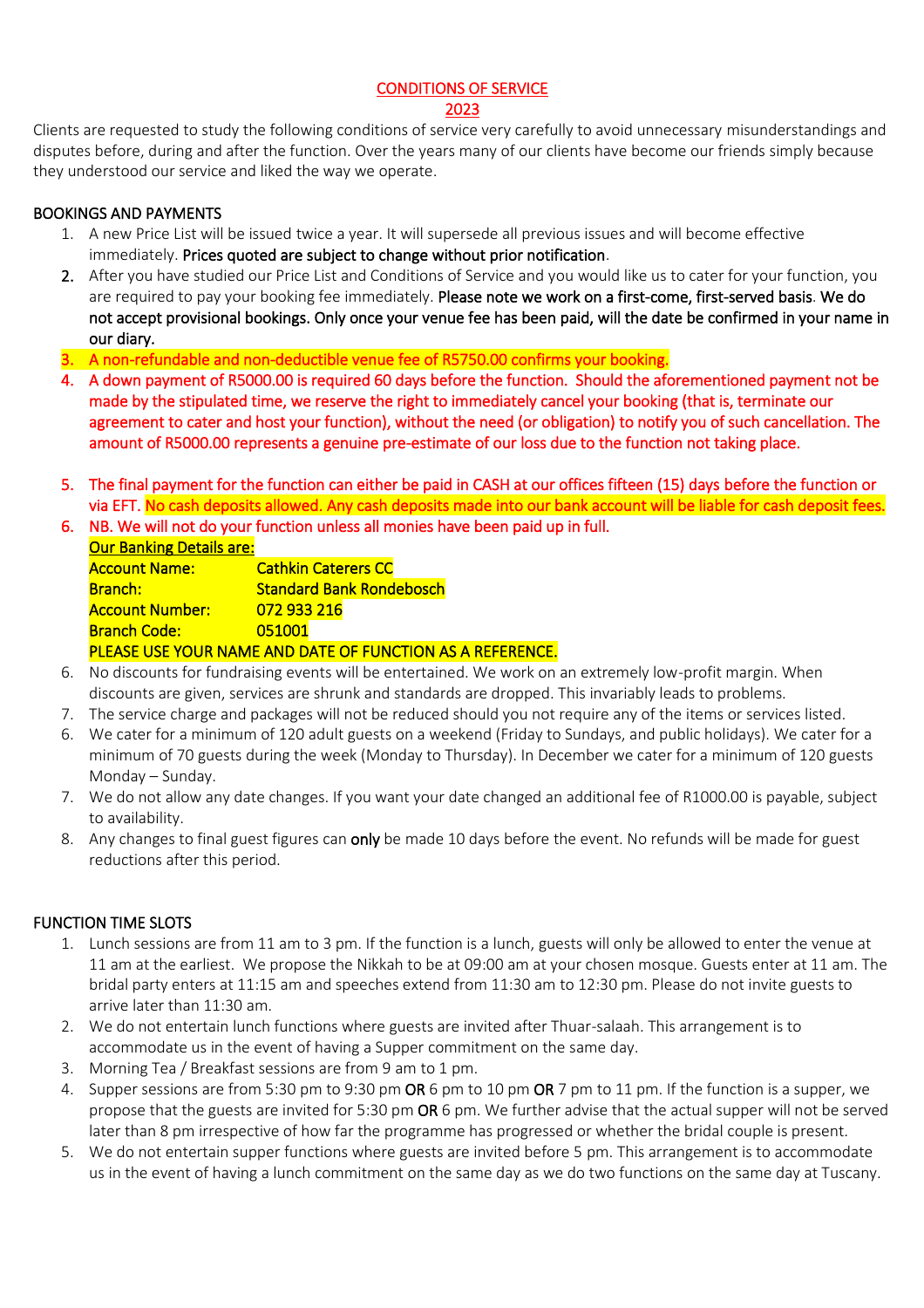#### ADDITIONAL CHARGES

- 1. We usually provide one (1) waitron for every 20 guests or 2 tables. If the client wants additional waitrons, this can be arranged at an extra cost.
- 2. We provide one (1) tablecloth for every 10 persons. If the client wants fewer than 10 persons per table, this too can be arranged at an additional cost.
- 3. We cater for the number of guests that we are paid for. If the function is over-attended, depending on the availability of food, we will serve the extra guests. We will, however, charge the client for any extra guests. Please note that payment for any extra guests must be made in cash or via eft at our office upfront for us to accommodate the extra guests. If the function is under-attended, no refund will be made nor credit is given. The necessary expenses have been incurred for the guests who have not attended the function.
- 4. Additional tables for gifts, dessert buffets and entrance drinks will be charged separately.

## COMPLIMENTARY SERVICES PROVIDED AT THE FUNCTIONS

- 1. Salaah facilities are available upstairs.
- 2. All fried savouries supplied by the client are served crispy and hot and we offer to fry these items at no extra charge at Tuscany. However, four (4) litres of oil must be supplied by the client per 100 units of savouries.

### ITEMS PROVIDED BY THE CLIENT

- 1. Gifts, place cards, souvenirs, flowers etc. provided by the client should be brought to the venue. This also applies to wedding and birthday cakes. Cakes should be delivered on the day of the function. We do not have storage space to store cakes and we cannot be held responsible for damages to these cakes.
- 2. The client is reminded to bring along cardboard boxes for the gifts.
- 3. All edibles provided by the client must always be sufficient and of high quality. The amount needed will be specified and carefully checked when it arrives at the venue. If we are not satisfied with the quality and quantity of edibles, then it will not be served. Edibles should be dropped off on the morning of the function.
- 4. All containers, equipment and furniture provided by the client must be removed by the client from Tuscany at the end of the function.
- 5. Crockery, cutlery, furniture, linen, equipment, décor, containers etc. provided by the client is the responsibility of the client. A representative of the client should be present when these goods are received, and when goods are returned to ensure that the correct items and quantity is received from and returned to suppliers. Cathkin Caterers will in no way be held responsible for damages to, or loss, of these items.
- 6. Please ensure helpers are brought along to off-load items provided by the client. No deliveries will be accepted after 5 pm.

## SPECIAL REQUESTS

- 1. Only our staff is allowed into the kitchen and to serve food. NO EXCEPTIONS.
- 2. While the food is being served, the client and all other guests should be seated. Persons trying to "help" normally cause more disruption than anything else.
- 3. Our tables are normally numbered for the sake of our waitrons. If the numbers have to be in a specific order, then please indicate this at least 3 days before the function. No changes will be entertained once the tables have been numbered.
- 4. We expect the client to trust us fully. Detectives or floor walkers set up by the client to watch us will be required to leave the venue and the client will be required to ensure that such persons leave the venue. It is senseless to hire caterers if you do not trust them.
- 5. None of the guests is allowed to take away edibles, crockery, decorations or utensils. If the client wants to take away edibles then we suggest the client provide containers.
- 6. Please advise the DJ/ Band/ Sound engineer/Videographer to be set up timeously before the function is scheduled to start. These persons usually arrive at the last minute and expect us to arrange the venue to accommodate them. This will not be tolerated. Please remind them to bring along a tablecloth for the table they will be using, and their stands & electrical leads.
- 7. Leftover food: A very sensitive issue.

If the client provides the food, then all the food leftover is regarded as "leftover food". If we provide the food and the full complement of guests are present, then there is no leftover food.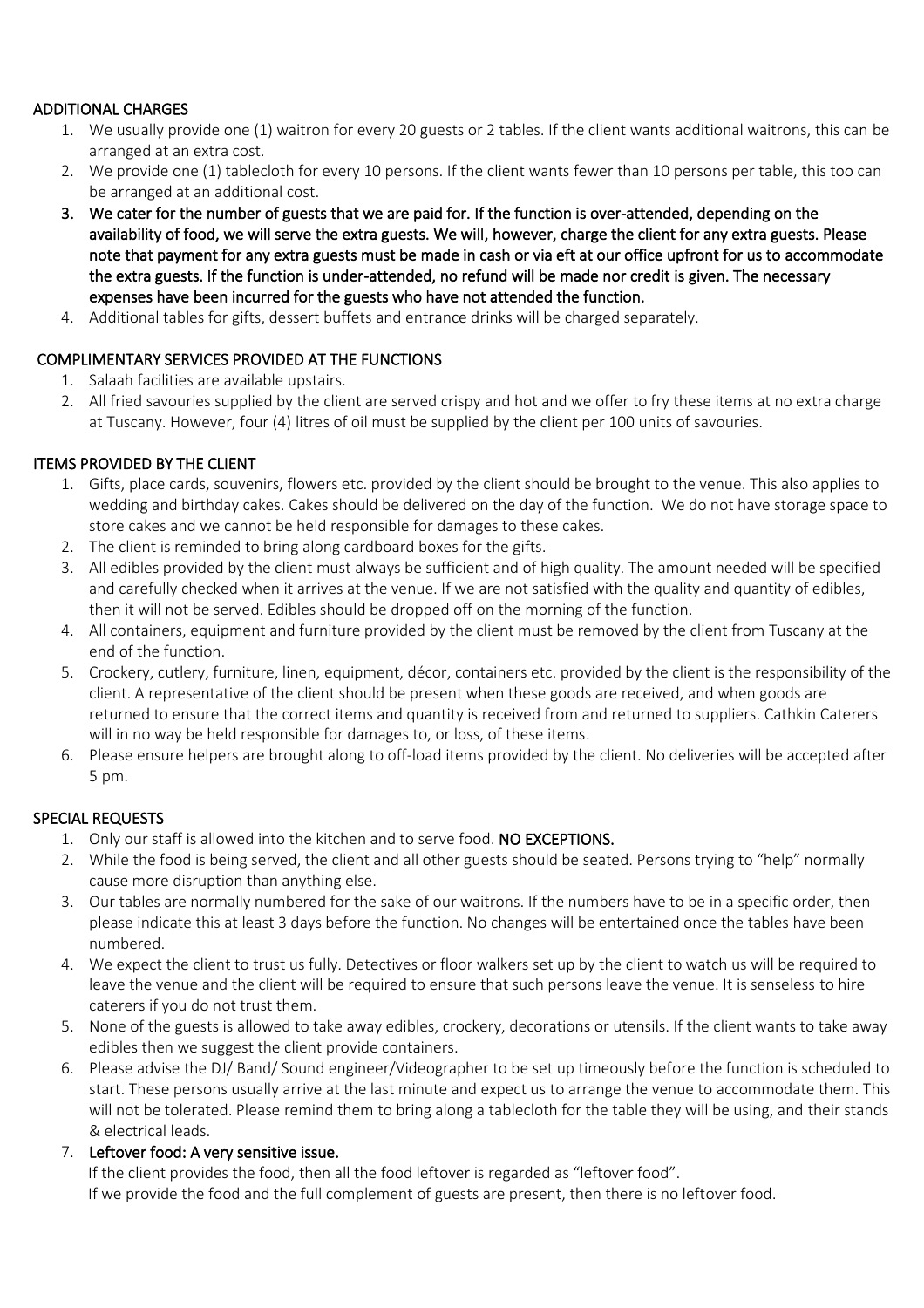If we provide the food and the full complement of guests are not present then the client is entitled to the main meal and accompaniments only of the number of guests not present.

If the client is not interested in the leftover food, we willingly undertake to distribute the food.

8. Beverages supplied by Cathkin Caterers may not be exchanged for alternative beverages such as grape juice, canned cooldrinks, individual bottled water, individual juice etc. Beverages can only be consumed on our premises. Any leftover beverages may not be taken home.

When clubs, schools and organizations plan fund-raising events, we advise them to make the deadline for the ticket money at least 7 days before the actual function. This will facilitate final negotiations with us. Please remember that very few tickets are sold at the door. Please consult with us before the tickets are printed regarding the menu.

- 9. We do request the client to contact us after the function to inform us about the quality of the edibles and the services rendered. Constructive criticism is always welcome. If we are not contacted we will assume that you are highly satisfied.
- 10. Complaints must reach us in writing within seven (7) days after the function.
- 11. We are willing to prepare special dishes which do not appear in our price list, on request.
- 12. Children under 10 years old pay the package price chosen less 10%. This only applies if you are having more than 120 adult guests. The maximum number of children allowed at a reduced rate is 10.
- 13. We do not allow any ceiling or wall draping.
- 14. Any form of Confetti is not allowed on our premises.

#### Address on invitations: Tuscany, 2 Jane Avenue, Rylands

#### EXCLUSION OF LIABILITY

For purposes of this exclusion of liability clause, the following definitions shall apply:

Cathkin Caterers means Cathkin Caterers, its members, employees, agents, and representatives; and

Client means the client, its guests, invitees or other attendees of the function.

Cathkin Caterers shall not be liable for any loss, damage, claim or costs – whether direct or indirect - which the Client may incur as a consequence of any defect or negligence (other than gross negligence), arising out of or in connection with the use of the Tuscany venue (or its surrounds) or the services provided by Cathkin Caterers, however, caused or arising.

Cathkin Caterers will not be liable for any loss, damage, claim or costs, which the Client may sustain or incur as a result of acts of God, weather, lack of municipal services or issues that may arise which are beyond its control.

#### INDEMNIFICATION

For purposes of this indemnity, the following definition shall apply:

Cathkin Caterers means Cathkin Caterers, its members, employees, agents, and representatives.

The client shall be liable for any loss, damage, claim or costs which Cathkin Caterers may – directly or indirectly - sustain or incur by reason of the conduct the client, its guests, invitees or other attendees of the function at the Tuscany venue (or its surrounds), or as otherwise reasonably incurred by Cathkin Caterers in connection with the client's function. The client hereby indemnifies Cathkin Caterers, and keeps Cathkin Caterers indemnified, against all claims, liability, losses, proceedings and costs which may be levied or made against Cathkin Caterers or which Cathkin Caterers may sustain or incur by reason of any injury to persons or damage to property of any persons, arising out of or in connection with the client's function, the use of the Tuscany venue (or its surrounds) or the services provided by Cathkin Caterers."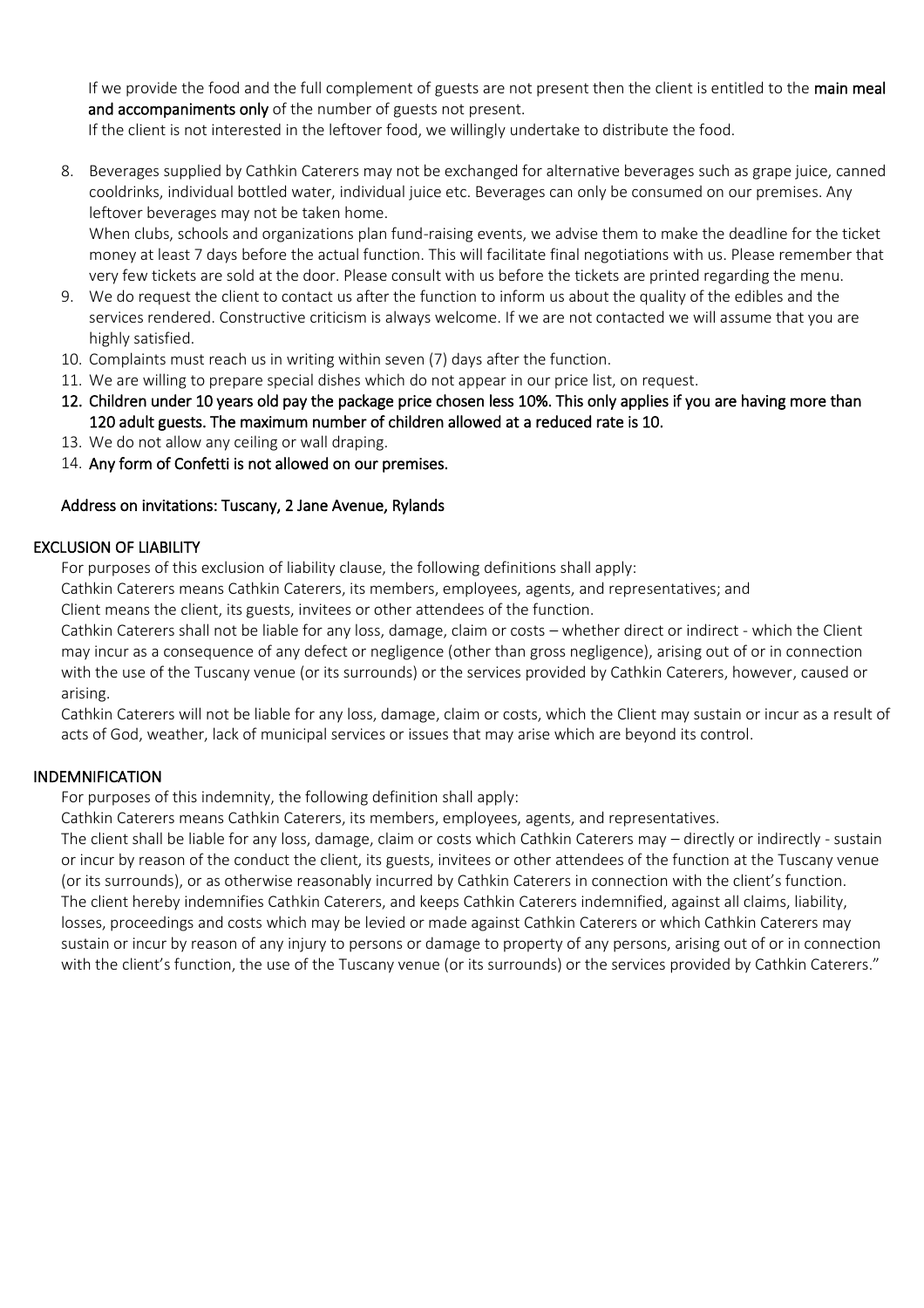

CK 1997/062105/23, Vat Reg. No. 4640202547

Cnr College & Jane Roads, Rylands, Cape Town Tel/Fax: +27 21 637 4260, Email: info@cathkincaterers.co.za www.cathkincaterers.co.za

# **2023 CATERING PACKAGES JANUARY - JULY**

- Round Tables & White Tiffany Chairs • Bottled Water (1.5L)
- Table-cloths (if colour available) 1 Starter (Category A or B)
- Overlays (if colour available) 1 Main Meal (Category A)
- 
- 

## 2. TABLE SERVICE: (LAMB OR BEEF MAIN MEAL) R260.86 p/p Excl. VAT (R300.00 p/p incl. VAT)

- Round Tables & White Tiffany Chairs • Bottled Water (1.5L)
- Table-cloths (if colour available) 1 Starter (Category A or B)
- 
- 
- 

- Round Tables & White Tiffany Chairs Bottled Water (1.5L)
- Table-cloths (if colour available) 1 Starter (Category A or B)
- 
- 
- 

## 1. TABLE SERVICE: (CHICKEN MAIN MEAL) R239.13 p/p Excl. VAT (R275.00 p/p incl. VAT)

- 
- 
- 
- Smart Function Service Charge  **4 Accompaniments (Category A/B/C/D/E)**
- Coke (2L) 1 Dessert (Category A)
	- Tea & Coffee

- 
- 
- Overlays (if colour available) 1 Main Meal (Category B1 or B2)
- Smart Function Service Charge  **4 Accompaniments (Category A/B/C/D/E)**
- Coke (2L) 1 Dessert (Category A)
	- Tea & Coffee

## 3. TABLE SERVICE: (2 MAIN MEALS) R286.95 p/p Excl. VAT (R330.00 p/p incl. VAT)

- 
- 
- Overlays (if colour available) 2 Main Meals (Category A1 & B1 or B2)
- Smart Function Service Charge  **4 Accompaniments (Category A/B/C/D/E)**
- Coke (2L) 1 Dessert (Category A)
	- Tea & Coffee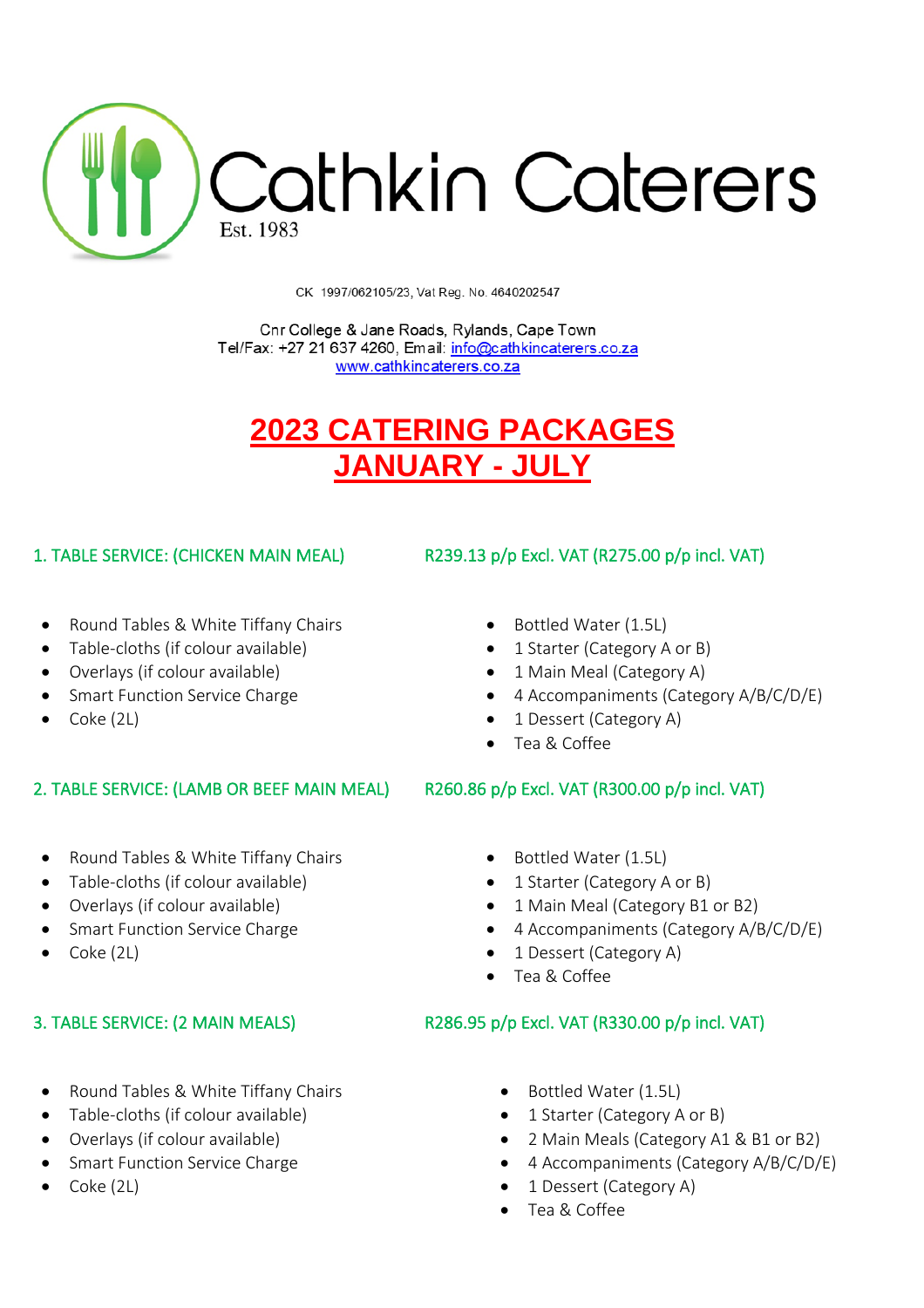## 4. BUFFETS R313.04 p/p Excl. VAT (R360.00 p/p incl. VAT)

- Round Tables & White Tiffany Chairs 1 Chicken Main Meal (Category A1)
- Table-cloths (if colour available) 1 Beef Main Meal (Category B1)
- 
- 
- Bottled Water (1.5L) 1 Salad (Category A)
- 
- 1 Starter (Category A or B)
- 
- 
- Overlays (if colour available) 1 Lamb Main Meal (Category B2)
- Smart Function Service Charge  **4 Accompaniments (Category B/C/D/E)** 
	-
- Coke (2L) 1 Dessert (Category A)
	- Tea & Coffee

## SMART FUNCTION SERVICE CHARGE (Included in the packages)

The following items and services are included:

- Waitrons dressed in our corporate colours which are white, black and green
- Arranging of tables and chairs **•** Lemon-scented wipes
- The setting of the tables
- Cream / White/ Black/ Embossed Tablecloths Ice
- 
- 
- Plain white porcelain crockery Stage or bridal table backdrop
- 
- Stainless steel cutlery  **Serving the food**
- 
- Colour coordinated 2-ply paper serviettes One waitron per every two tables
- Diet cool drinks available on request.
- Sugar sachets on the tables if tea is part of the menu
- 
- 
- White tiffany chairs  **Frills for the main and bridal tables** Frills for the main and bridal tables
- Colour coordinated overlays extending the Red carpets for the aisle and the stage (where applicable)
	-
- Stemmed Glasses Public Address system / Cordless Microphone
	-
- A decorative arch  **Clearing of the tables** 
	-

## 6. BOOKINGS & PAYMENTS

## **A non-refundable, non-deductible venue fee of R5750.00 confirms the booking.**

**The final payment for the function can either be paid in cash at our office fifteen (15) days before the function or via Electronic Fund Transfer. No cash deposits allowed. Cash deposits made into our bank account will be liable for cash deposit fees.**

**NB. Failure to make payment as stipulated above will result in the immediate cancellation of the function. NB. The prices quoted are subject to change without prior notification.**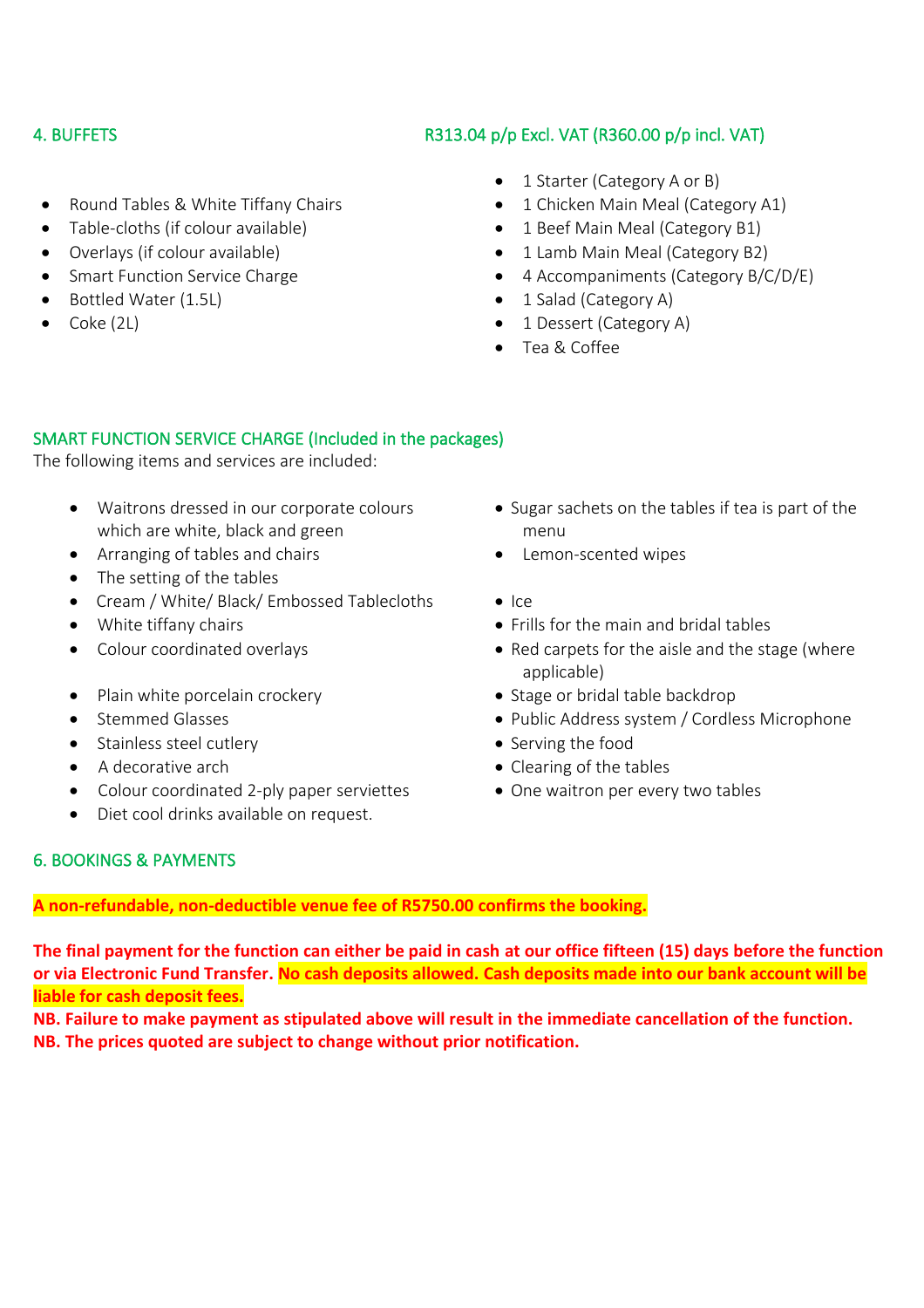## STARTERS (NB All individually plated starters are served to guests on arrival.)

## Category A

A1. Fresh Fruit Platter - A selection of freshly sliced Cape fruit in season.

## Category B

B1. Phyllo Platter - A selection of oriental savouries such as samoosas, pies, quiche, pizzas & cheesy chicken bites served with a tangy dip.

B2. Soups - A hot or cold homemade soup, choice of Chicken & Corn, Vegetable, Mushroom, Seafood or Butternut Soup served with cocktail rolls and butter.

B3. Grilled Chicken Salad - A fresh garden salad topped with tender chicken fillets

B4. Patta Bake - Spicy patta served with cream style corn & white sauce topped with paaper bites

B5. Grilled Fish & Salads - Cajun style served with lemon-butter sauce

B6. Tandoor Naan – Tandoori chicken served on naan bread with fries

B7. Grilled Chicken Skewer - served with fries

B8. Nachos - Corn Chips, topped with a bean salsa & cheese

B9. Pot Pie - Creamed Chicken & Mushroom topped with pastry

B10. Cottage Pie - Beef Mince & vegetables topped with mashed potatoes

B11. A trio of Wings / Beef Slider & Fries – Served individually

### Additionally charged starters

**B13. Rump Espetada** – Served with mashed potato and creamed spinach (R25.00 excl VAT  $p/p$ ) **B14. Panko Prawns** – 3 Panko prawns served with fries and a tangy sauce (R25.00 excl VAT  $p/p$ )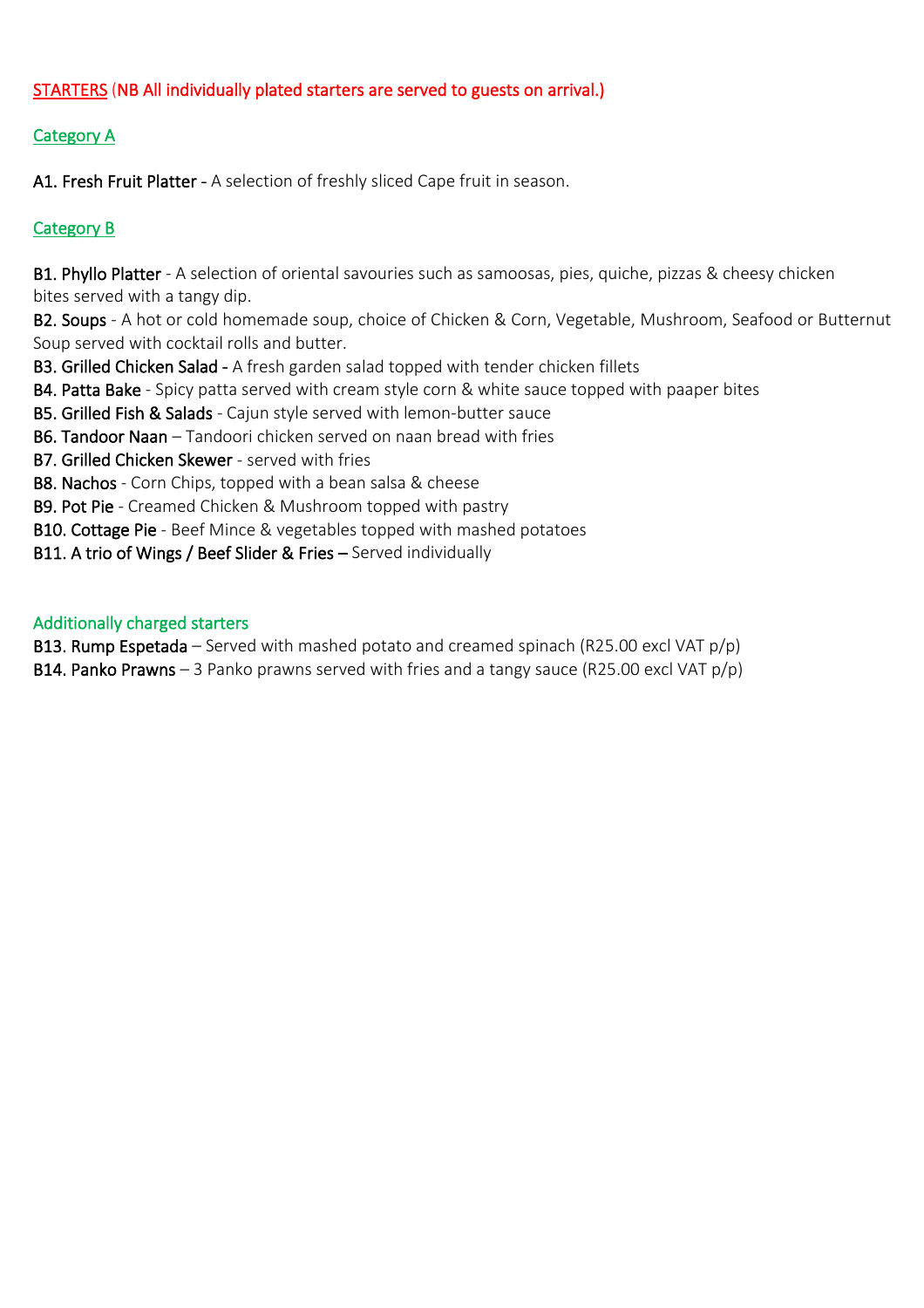## MAIN MEALS

#### Category A1: Chicken Main Meals

Butter & Rosemary Roast Chicken – crispy chicken pieces oven roasted Tandoori Chicken - marinated in a spicy yoghurt mixture Crumbed Chicken - deep fried until golden brown Butter Chicken - cooked in a rich coconut cream sauce Chicken Curry - with lots of gravy and made with ground spices Chicken Kebaab - meatballs cooked in a rich creamy tomato-based sauce Chicken Biryani - marinated chicken topped with basmati rice Garlic Lemon & Herb chicken – Saucy, flame-grilled Saffron Chicken - a saucy aromatic chicken dish Chicken Jalfrezi - mildly spiced chicken with vegetables Chicken Karahi – Flame-grilled chicken cooked in a creamy curried sauce Chicken Kilia - in a thick yoghurt based sauce Chicken Akni - a khokni dish of chicken pieces mixed with masala rice Chicken Paella - a Spanish dish of saffron, rice & chicken Chicken Stirfry - with crisp Chinese style vegetables Chicken Lasagne - succulent chicken topped with pasta Crumb Chicken Breasts - served with a creamy pepper sauce Chicken Pomedori - Fillet Chicken rolled with spinach served in a creamy tangy sauce Creamy Garlic Chicken Keebabs – cooked in a creamy garlic sauce with mushrooms and peppers Butter Chicken Akni – chicken fillet mixed with butter chicken flavoured rice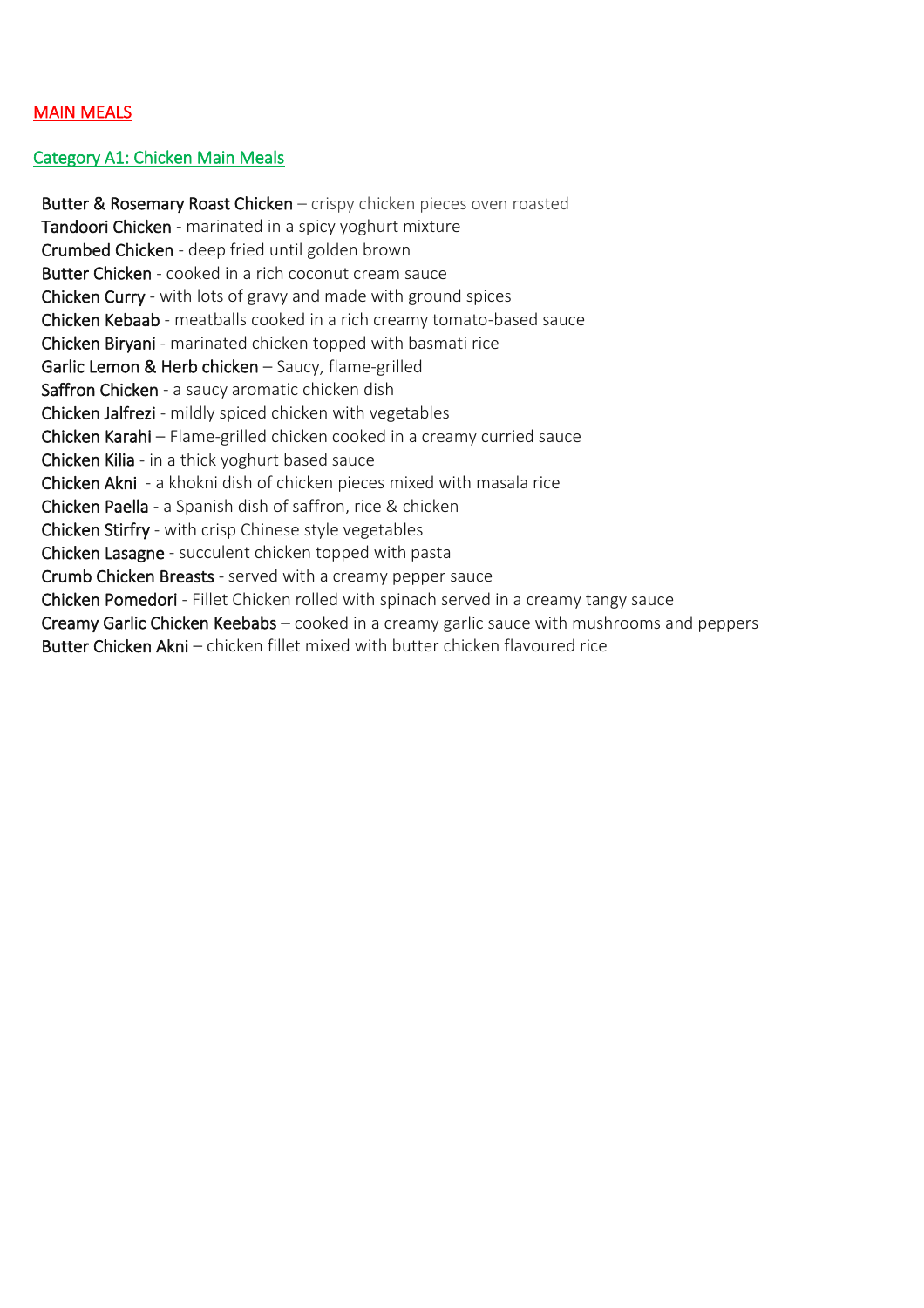#### Category B1: Beef Main Meals

Roast Beef – silverside roasted and served with a gravy Beef Stroganoff - Tender beef strips with a mushroom sauce Braised Steak – topside steak slices in an onion gravy Beef Ghema Curry - with peas and potatoes Beef Kebab Curry - meatballs cooked in a creamy tomato-based sauce Beef Bredie / Stew - tomato / sugar beans / carrots & peas /green beans / cabbage -tender pieces of beef slow-cooked Steak Kilia - in a thick yoghurt based sauce Steak Korma - a rich cream-based sauce Masala Steak- tender steak cooked in a masala gravy Beef Mince Lasagne - with herbs and a pasta topping Beef Mince Cottage Pie - oven-baked and topped with mashed potatoes Beef Chow Mein - a Chinese dish of fried noodles and beef strips

## Category B1: Beef Main Meals (additional charges excl VAT)

**Grilled Rump Steak** - with mushroom or pepper sauce  $-$  R20.00 p/p Grilled Fillet Steak - with mushroom or pepper sauce  $-$  R35.00 p/p

## Category B2: Lamb Main Meals

Lamb Curry - with lots of gravy Lamb Kilia - in a thick yoghurt-based sauce Lamb Penang Curry - in a sweet chilli sauce Lamb Akni - a khokni dish of lamb cubes mixed with masala rice Lamb Casserole - cooked slowly in the oven with vegetables Lamb Biryani - marinated lamb pieces topped with Basmati rice Lamb Korma - in a rich cream-based sauce Dhall Ghost - lamb cubes in a lentil-based curry

## Category B2: Lamb Main Meals (additional charges excl VAT)

Tandoori Lamb Chops - marinated in a spicy yoghurt mixture – R25.00 p/p BBQ Lamb Chops – braaied chops in our special BBQ marinade – R25.00 p/p Deboned Leg of Lamb - pot-roasted and served with a gravy – R35.00 p/p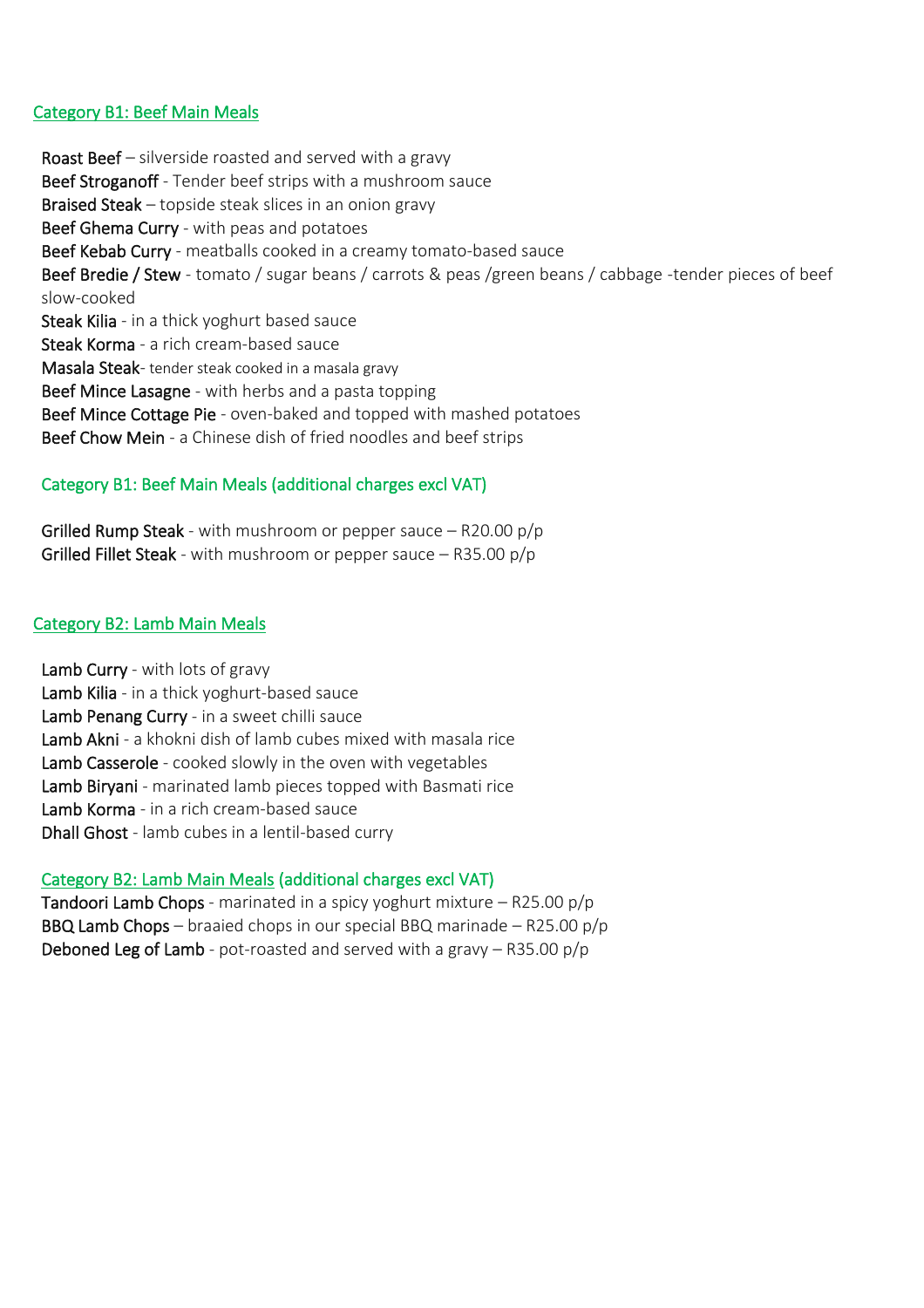### ACCOMPANIMENTS (choose any 4)

### Category A: Salads R16.00 p/p

Tossed Salad Tropical Salad Grilled Butternut & Avo Salad (seasonal) Butternut, Sweet-potato and Beetroot Salad Noodle / Pasta Salad Beetroot Salad Coleslaw Salad Baked Bean Salad Four-Bean Salad Potato Salad Greek Salad Indian Carrot Salad Tomato, Onion & Cucumber Salad Cous-Cous Salad

### Category C: Condiments R5.00 p/p

Lemon chutney Coconut chutney Dhay Pappadums/ Paaper Raita - cucumber & carrot/ banana & mint

#### Category B: Warm Vegetables R18.00 p/p

Corn - on the cob Potatoes - Spicy roasted/ herb roasted/ Mashed Potatoes Butternut – braised/ baked/ with peas Curried Potatoes – sautéed plain/ green peas/ spinach/ chickpeas Squash - baked with sweet corn/ boiled Dhall – mung/ channa/ oil/ red Baby Potatoes - garlic Mixed Vegetables –medley/ grilled Brinjals (Aubergines) – masala/ Thai Chilli Potato Bake - served with a creamy sauce Vegetable Jalfrezi - Spicy veg in a curried sauce Spinach – creamed spinach with mushrooms Parmesan Potatoes - served with spinach Cauliflower & Broccoli - with cheese sauce Alfredo Pasta - creamy mushroom Pasta Recco - creamy tomato base Basil Pesto Pasta Arabiatta Pasta – roasted tomato base Onion Rings - crumbed

#### Category D: Breads Bread R7.00 p/p

Naan Rolls Garlic Bread Rooti Garlic Flat Naan Fancy Bread

#### Category E: Rice R12.00 p/p

Savoury Plain Basmati Pilaau Sweet Yellow Coconut/ Lemon Saffron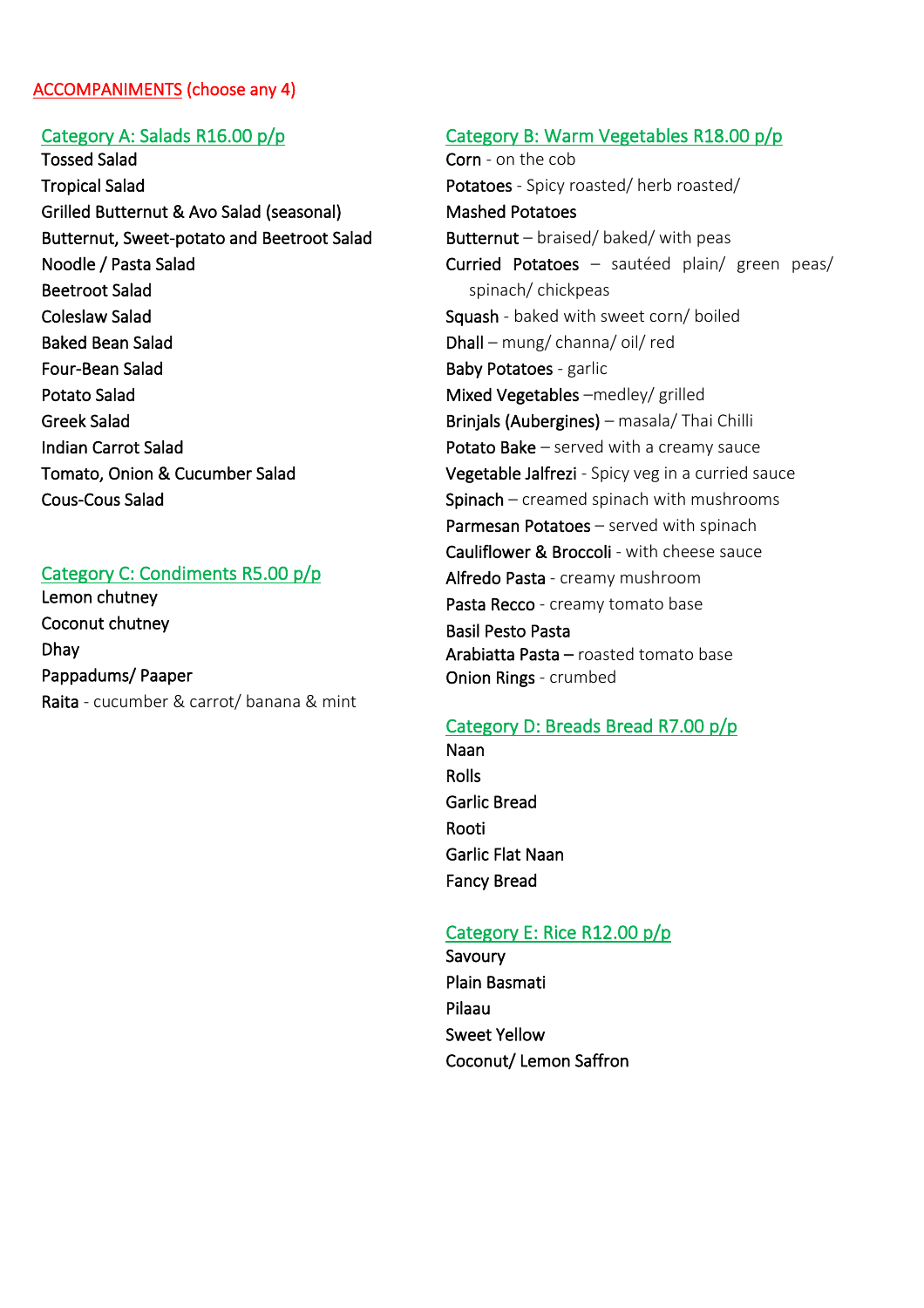### **DESSERTS**

#### Category A

Trifle - served with hot or cold custard Fresh Fruit Salad - served with ice-cream Tresleche Mousse - (strawberry, chocolate, ) made with fresh cream Berry Crème - baked custard topped with berry compote Malva Pudding - served with hot custard Chocolate Brownie - served with Ice Cream Banana Waffle - served with Ice Cream Mango Mousse Strawberries & Ice Cream - Seasonal Choc Peppermint Delight Milk Tart

#### ADDITIONAL CHARGES (prices exclude VAT)

**All items listed on the menu specials price list for which an additional charge is levied must be acquired from Cathkin Caterers. Items not listed on the menu specials price list may be outsourced by the client.**

Centrepieces From R50.00 each (can be outsourced by client) Wedding Ceremony outside R3000.00 Stage & Entrance Bouquets R450.00 each White linen napkins R8.00p/p Tablecloths (for gift tables, candy tables, dessert buffet) R80.00 per tablecloth Silver & Gold Under-plates R6.00p/p Bottomless juice R12.00p/p 1.5L Bottle water R17.00 each 2L Coke R35.00 each Less than 10 guests per table Extra charge any additional tables cost R500.00 per table Set up of welcome drinks or snacks table (excl. drinks) R500.00 per table 1 Waiter per table Extra charge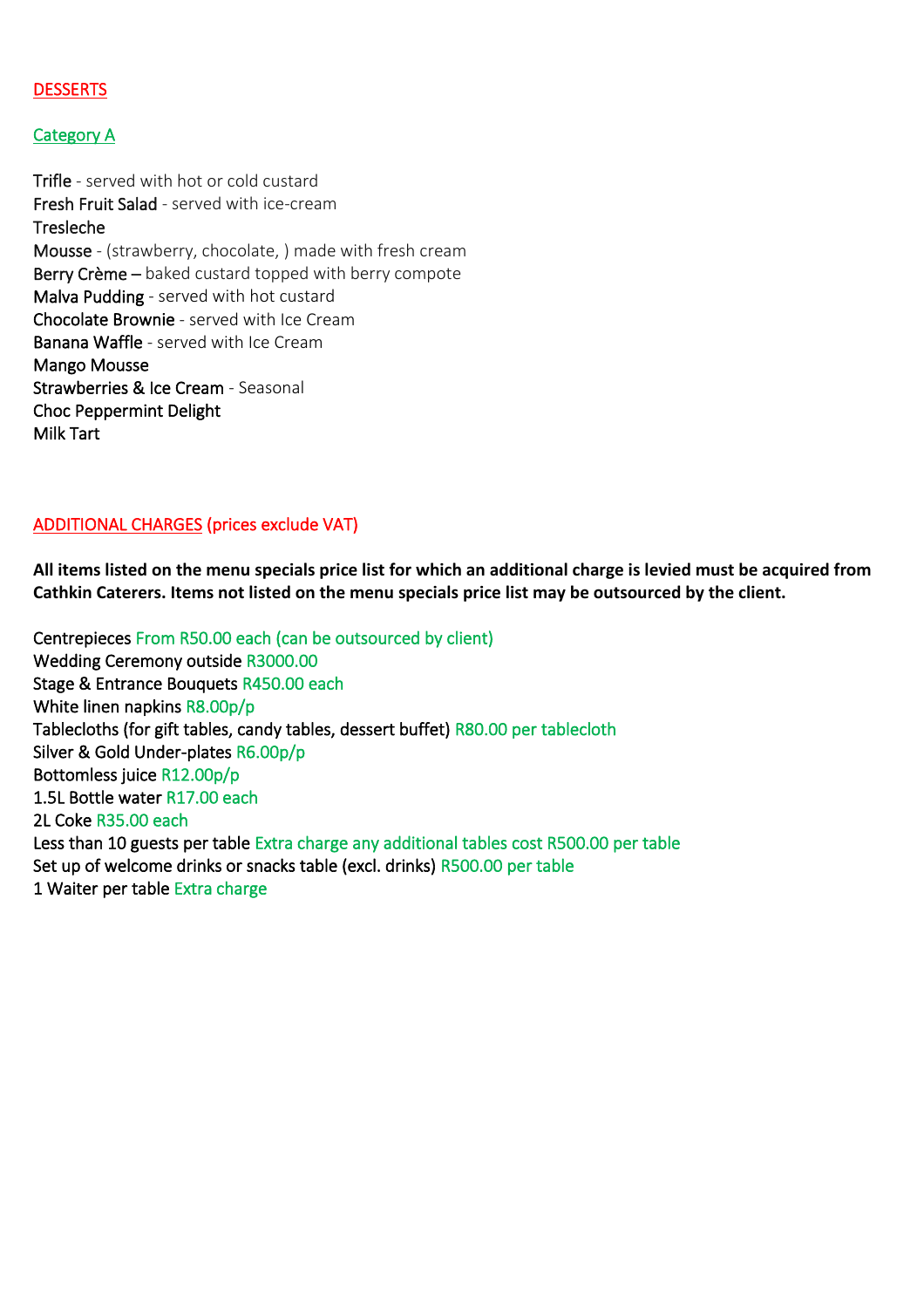## 2023 January – July COLD BREAKFAST MENU R234.78 P/P EXCL. VAT (R270.00 P/P INCL. VAT)

Our Brunches are presented in the form of a Buffet. Time Slots for a Brunch is from 9 am- 1 pm.

#### Cold Light Breakfast

| Beverages: | 2X Jugs Fruit Juice                         |
|------------|---------------------------------------------|
|            | 1.5L Bottle Water                           |
|            | Tea - Ceylon and Rooibos                    |
|            | Coffee                                      |
|            | Milk- Fresh                                 |
|            | Sugar-White                                 |
| Starter:   | Fresh Fruit Salad served with Fruit Yoghurt |
| Main Meal: | Homemade Scones                             |
|            | Assorted Muffins                            |
|            | Savoury Frittatas                           |
|            | <b>Butter Croissants</b>                    |
|            | Rolls                                       |
|            | Strawberry / Apricot Jam                    |
|            | <b>Real Butter</b>                          |
|            | Fresh Cream                                 |
|            | Assorted Cold Meats                         |
|            | Grated Cheddar Cheese                       |
|            | Crumpets served with syrup                  |

#### SERVICE CHARGE INCLUDED

#### BOOKINGS & PAYMENTS

A non-refundable, non-deductible booking fee of R5750.00 confirms the booking.

The final payment for the function can either be paid in cash fifteen (15) days before the function or via Electronic Fund Transfer

NB. Failure to make payment as stipulated above will result in the immediate cancellation of the function. NB. The prices quoted are subject to change without prior notification.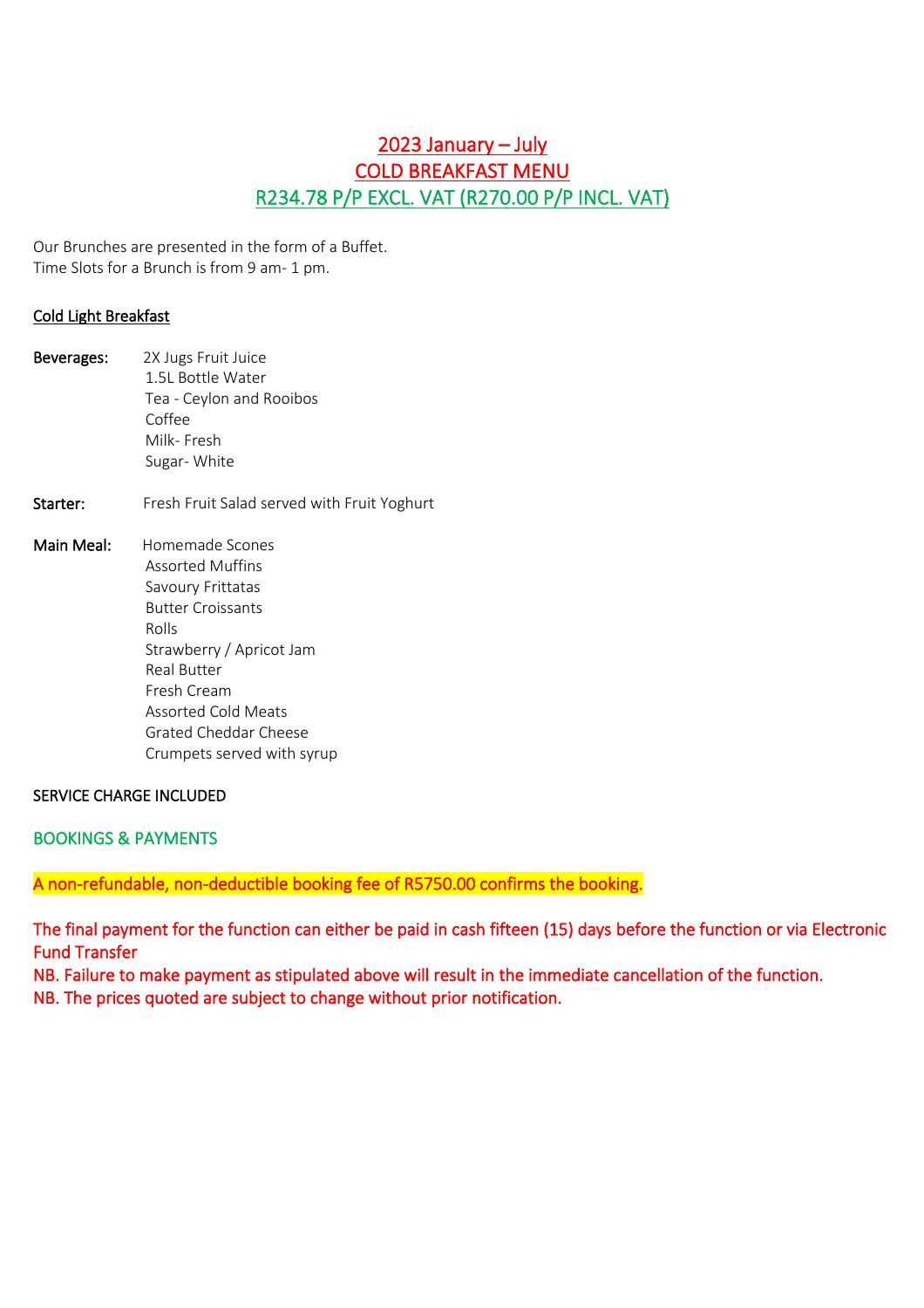## 2023 January – July WARM HEARTY BREAKFAST R306.96 P/P EXCL. VAT (R350.00 INCL. VAT)

Our Brunches are presented in the form of a Buffet. Time Slots for a Brunch is from 9 am- 1 pm.

### Warm Hearty Breakfast

|          | Beverages: 2X Jugs Fruit Juice                                                        |
|----------|---------------------------------------------------------------------------------------|
|          | 1.5L Bottle Water                                                                     |
|          | Tea- Ceylon and Rooibos                                                               |
|          | Coffee                                                                                |
|          | Fresh Milk                                                                            |
|          | White Sugar                                                                           |
| Starter: | Fresh Fruit Salad served with Muesli & Fruit Yoghurt either Individually or Buffet OR |
|          | Muffins & Scones                                                                      |
|          | Main Meal: Rolls, Bread                                                               |
|          | <b>Real Butter</b>                                                                    |
|          | Jams & Cheese                                                                         |
|          | Scrambled OR Boiled OR Masala Eggs                                                    |
|          | Baked Beans in Braised Onions & Peppers                                               |
|          | Grilled Haddock OR Braised Steak OR Masala steak                                      |
|          | Chicken Stir-fry OR Chicken strips                                                    |
|          | <b>Beef Sausages</b>                                                                  |
|          | Creamy Potato Bake OR Roast Potatoes                                                  |
|          | <b>Braised Mushrooms</b>                                                              |

## VENUE & SERVICE CHARGE INCLUDED

## BOOKINGS & PAYMENTS

## A non-refundable, non-deductible venue fee of R5750.00 confirms the booking.

The final payment for the function can either be paid in cash fifteen (15) days before the function or via Electronic Fund Transfer

NB. Failure to make payment as stipulated above will result in the immediate cancellation of the function. NB. The prices quoted are subject to change without prior notification.